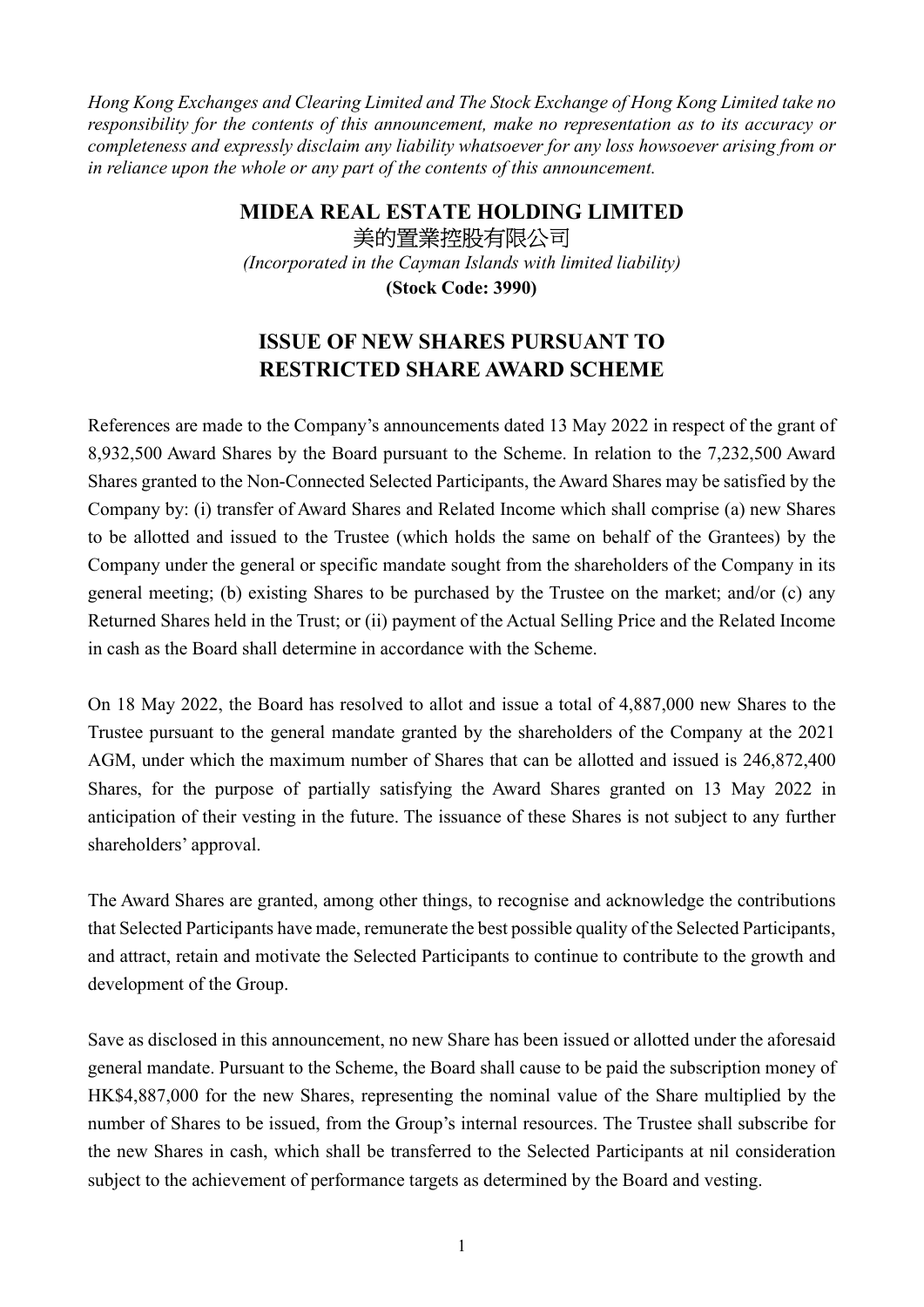The closing price per Share as at the date of grant of Award Shares and as at the date of this announcement was HK\$13.94 and HK\$15.10 respectively.

As at the date of this announcement, the Trustee and its ultimate beneficial owners, and all of the Selected Participants (to which the new Shares will be transferred to upon vesting and achievement of performance targets) are not connected persons of the Company.

The new Shares to be allotted and issued by the Company to the Trustee represent approximately 0.3959% of the Company's issued shares as at 18 May 2022 and approximately 0.3944% of the Company's enlarged issued shares after the allotment. The new Shares, when issued and fully paid, will rank pari passu among themselves and with the Shares in issue upon allotment of the new Shares. Pursuant to the Scheme, the Trustee however shall not exercise the voting rights in respect of any Shares held in trust.

The Company has not engaged in any fund raising activities by any issue of Shares in the 12 months immediately preceding the date of this announcement.

Application will be made by the Company to the Listing Committee of the Stock Exchange for the granting of the listing of, and permission to deal in, the 4,887,000 Award Shares.

## DEFINITIONS

In this announcement, the following expressions shall have the following meanings unless the context otherwise requires:

| "2021 AGM"             | the annual general meeting of the Company held on 4 June 2021;                                                                                                                                                                                                                                                                                                                                                                                                                                      |
|------------------------|-----------------------------------------------------------------------------------------------------------------------------------------------------------------------------------------------------------------------------------------------------------------------------------------------------------------------------------------------------------------------------------------------------------------------------------------------------------------------------------------------------|
| "Actual Selling Price" | the actual price at which the Award Shares and any securities are sold<br>(net of brokerage, Stock Exchange trading fee, Securities and Futures<br>Commission transaction levy, Financial Reporting Council transaction<br>levy and any other applicable costs) on the vesting of an Award<br>pursuant to the Scheme or in the case of a vesting when there is an event<br>of change in control or privatisation of the Company, the consideration<br>receivable under the related scheme or offer; |
| "Award(s)"             | an award granted by the Board to the Selected Participants which may<br>be settled in the form of transfer of the Award Shares or payment of the<br>Actual Selling Price in cash as the Board may determine in accordance<br>with the Scheme, together with any Related Income attributable to such<br>award;                                                                                                                                                                                       |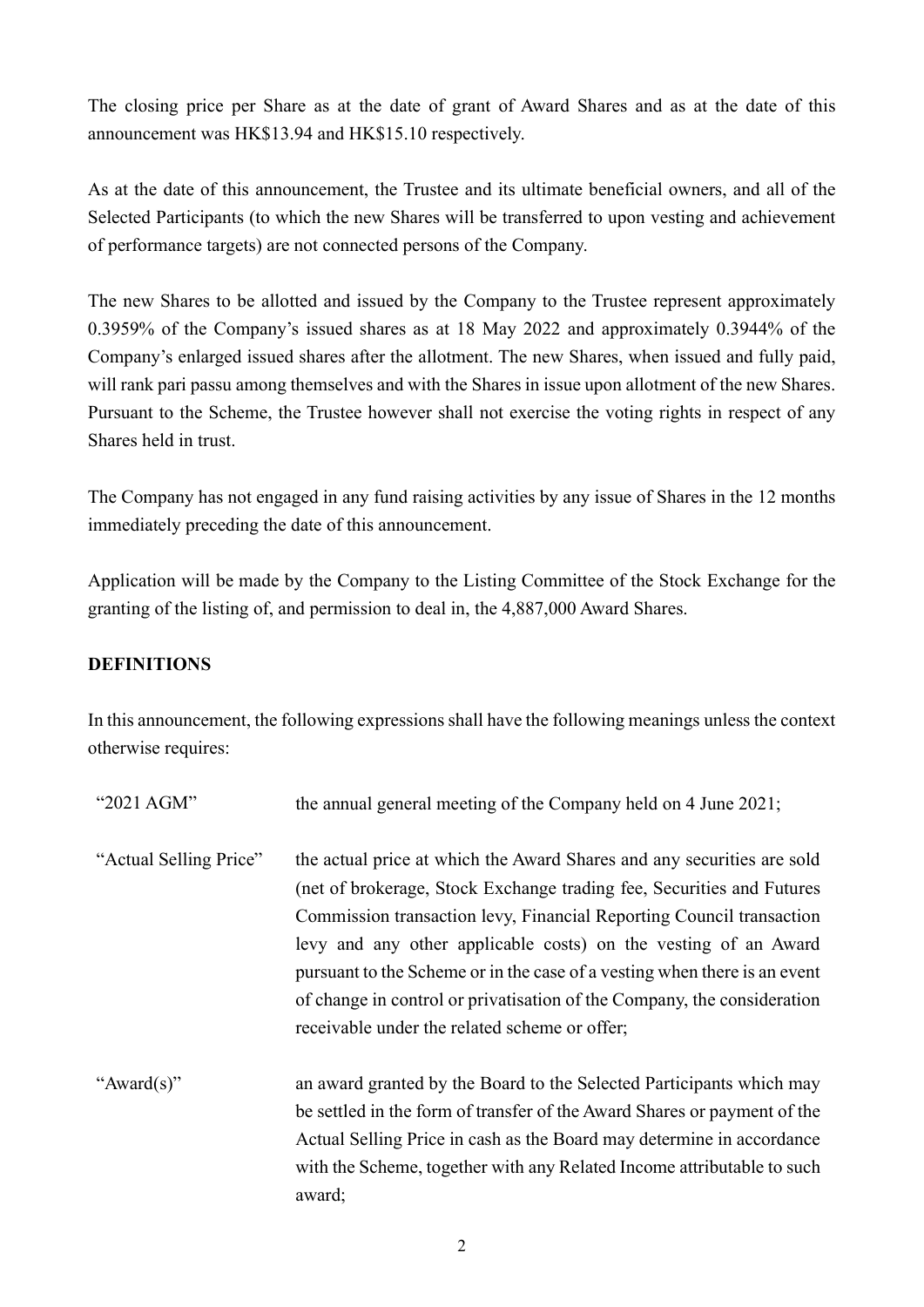| "Award Share(s)"                           | the Shares granted under the Award;                                                                                                                                                                                                                                                                                                                                                                                                                                         |
|--------------------------------------------|-----------------------------------------------------------------------------------------------------------------------------------------------------------------------------------------------------------------------------------------------------------------------------------------------------------------------------------------------------------------------------------------------------------------------------------------------------------------------------|
| "Board"                                    | the board of directors of the Company;                                                                                                                                                                                                                                                                                                                                                                                                                                      |
| "Company"                                  | Midea Real Estate Holding Limited (美的置業控股有限公司), an<br>exempted company incorporated in the Cayman Islands with limited<br>liability on 29 November 2017, the shares of which are listed on the<br>Main Board of the Stock Exchange (stock code: 3990);                                                                                                                                                                                                                      |
| "connected person(s)"                      | shall have the meaning ascribed to it in the Listing Rules;                                                                                                                                                                                                                                                                                                                                                                                                                 |
| "Director(s)"                              | the director(s) of the Company;                                                                                                                                                                                                                                                                                                                                                                                                                                             |
| "Grantee(s)"                               | a Selected Participant who has accepted the grant of an Award;                                                                                                                                                                                                                                                                                                                                                                                                              |
| "Group"                                    | the Company and its subsidiaries;                                                                                                                                                                                                                                                                                                                                                                                                                                           |
| "HK\$"                                     | Hong Kong Dollars, the lawful currency of Hong Kong;                                                                                                                                                                                                                                                                                                                                                                                                                        |
| "Hong Kong"                                | Hong Kong Special Administrative Region of the PRC;                                                                                                                                                                                                                                                                                                                                                                                                                         |
| "Listing Rules"                            | the Rules Governing the Listing of Securities on The Stock Exchange<br>of Hong Kong Limited as amended, supplemented or otherwise<br>modified from time to time;                                                                                                                                                                                                                                                                                                            |
| "Non-Connected<br>Selected Participant(s)" | a Selected Participant who is not a connected person;                                                                                                                                                                                                                                                                                                                                                                                                                       |
| "PRC"                                      | People's Republic of China;                                                                                                                                                                                                                                                                                                                                                                                                                                                 |
| "Related Income"                           | in relation to a Share, all income derived from the Share (including<br>but not limited to, any bonus Shares and scrip Shares, cash dividends<br>and cash distributions received in respect of that Share and any non-<br>cash and non-scrip distribution received in respect of that Share), but,<br>for the avoidance of doubt, unless otherwise instructed by the<br>Company, excluding any nil-paid rights, bonus warrants, options or<br>proceeds of sale of the same; |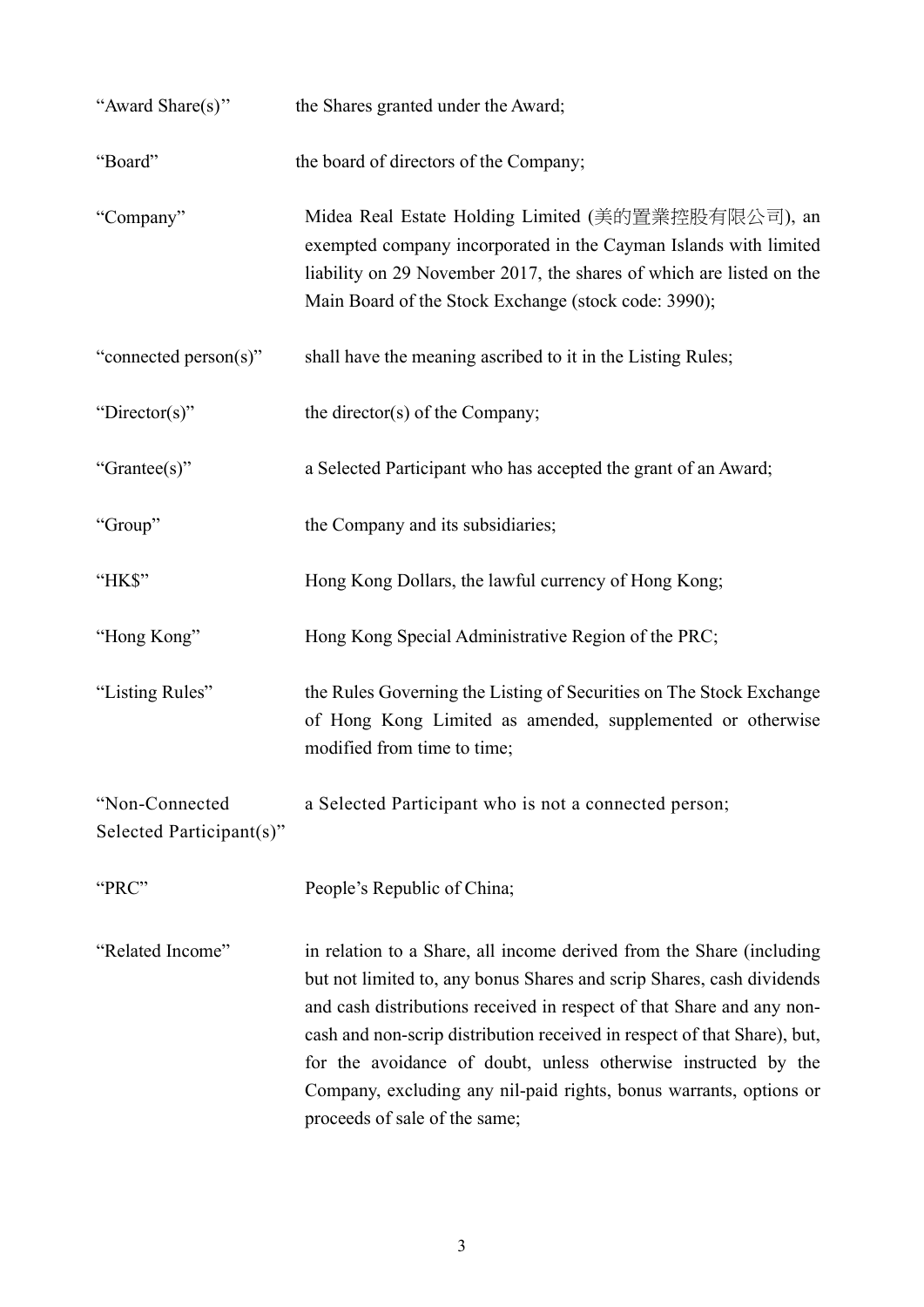| "Returned Shares"               | such Award Shares and their Related Income which are not vested<br>and/or are forfeited in accordance with the terms of the Scheme,<br>or such Shares being deemed to be Returned Shares, or the<br>Related Income of any Returned Shares, under the terms of the<br>rules of the Scheme; |
|---------------------------------|-------------------------------------------------------------------------------------------------------------------------------------------------------------------------------------------------------------------------------------------------------------------------------------------|
| "Scheme"                        | the restricted share award scheme in its present or any amended form<br>as adopted by the Company on 22 April 2021 and amended on 18 May<br>2021 or as otherwise altered in accordance with the Scheme, subject<br>to the requirements under the Listing Rules;                           |
| "Selected Participant(s)"       | any eligible person approved for participation in the Scheme;                                                                                                                                                                                                                             |
| "Share(s)"                      | ordinary share(s) of nominal value of HK\$1.00 each (or of such other<br>nominal value as shall result from a sub-division or a consolidation of<br>such shares from time to time) in the capital of the Company;                                                                         |
| "Stock Exchange"                | The Stock Exchange of Hong Kong Limited;                                                                                                                                                                                                                                                  |
| "subsidiary(ies)"               | shall have the meaning ascribed to it in the Listing Rules;                                                                                                                                                                                                                               |
| "Trust(s)"                      | the trust(s) constituted by the trust deed(s) entered or to be entered<br>into between the Company and the Trustee(s) (as may be restated,<br>supplemented and amended from time to time) to service the Scheme;                                                                          |
| "Trustee(s)"                    | the independent trustee(s) appointed by the Company from time to<br>time for the purpose of the $Trust(s);$ and                                                                                                                                                                           |
| $\cdot \cdot \cdot \cdot \cdot$ | per cent.                                                                                                                                                                                                                                                                                 |
|                                 | By order of the Board                                                                                                                                                                                                                                                                     |

Midea Real Estate Holding Limited Hao Hengle Chairman, Executive Director and President

Hong Kong, 18 May 2022